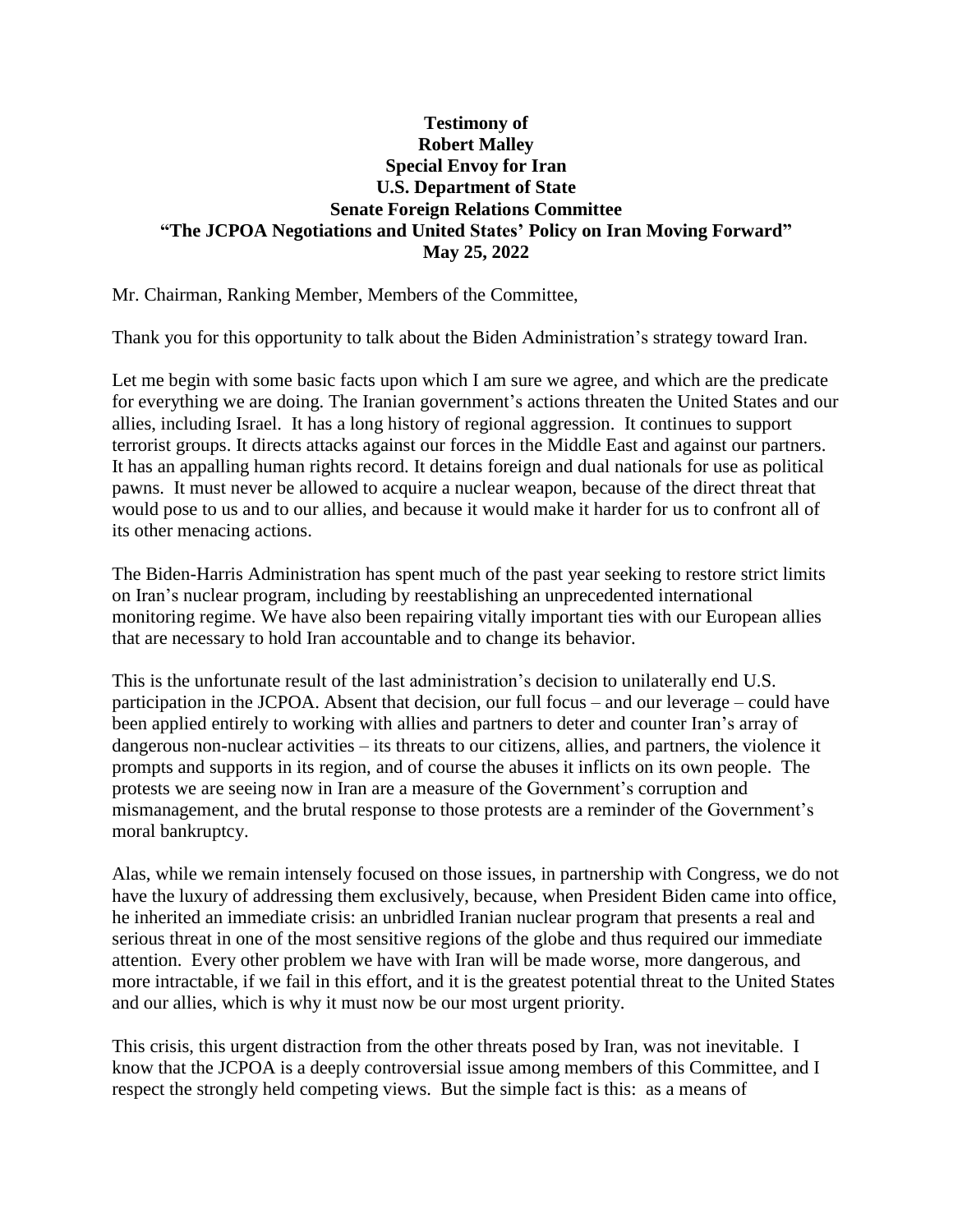constraining Iran's nuclear program, the JCPOA was working. As the previous administration acknowledged when it left the deal, Iran was complying with its commitments. It was not enriching uranium over 3.67%, not accumulating a stockpile of enriched uranium over 300 kilograms, spinning only 5,060 of its first-generation centrifuges and a very limited number of research and development centrifuges, and of course it was allowing the most comprehensive and intrusive international inspection regime anywhere in the world. More than that, with Iran's nuclear program effectively contained, we were in a position to work with allies and partners to shape a powerful international response to the other threats posed by Iran.

To the extent that there is a disagreement in this room, it boils down to this: are we better off reviving the nuclear deal and, in parallel, using all other tools at our disposal – diplomatic, economic, and otherwise – to address Iran's destabilizing policies? Or are we better off getting rid of the deal and banking on a policy of pressure alone to get Iran to accept more onerous nuclear constraints and curb its aggressive policies?

When the deal was initially concluded and debated by the Congress, and again when the previous administration left the deal, this question prompted heated arguments based on hypotheticals and counterfactuals. But we do not need to rely on theory or thought experiments to answer it now.

For we have gone through several years of a real-life experiment in the very policy approach critics of the JCPOA advocated: a so-called maximum pressure policy, designed to strangle revenue for the Iranian regime, in hopes of getting Iran to accept far greater nuclear restrictions and engage in far less aggressive behavior. Many of us strongly disagreed with this policy at the time, but we could of course not prove that it would fail. That was then. This is now. Then we predicted. Now we know.

Under the JCPOA, Iran operated a tightly constrained and carefully monitored nuclear program; it would have taken Iran about a year to make enough fissile material for a single nuclear explosive device – what we call breakout time -- which in turn would have given us and our allies time to take action should Iran have made that fateful decision. Without those constraints, Iran has been able to advance its program by accumulating sufficient quantities of enriched uranium and making technological gains that have left the breakout time as short as roughly a few weeks, limiting the window to warn of and react to an Iranian breakout And because Iran suspended JCPOA monitoring measures that go above and beyond standard safeguards, international inspectors at the International Atomic Energy Agency have less information and access, including that which is provided for by the IAEA Additional Protocol as a means to detect and deter any new Iranian attempt to pursue covert nuclear activities.

Rather than compelling them to make concessions, the prior administration's so-called maximum pressure campaign resulted in Iran's maximum non-nuclear provocations. These included increasing – and increasingly dramatic – attacks by Iran and the armed groups it supports on our partners in the Gulf, as well as on our own forces. As Secretary Blinken has pointed out, attacks by Iran-backed militia in Iraq increased by 400% between 2019 and 2020 – the years when maximum U.S. pressure was supposed to result in maximum Iranian restraint.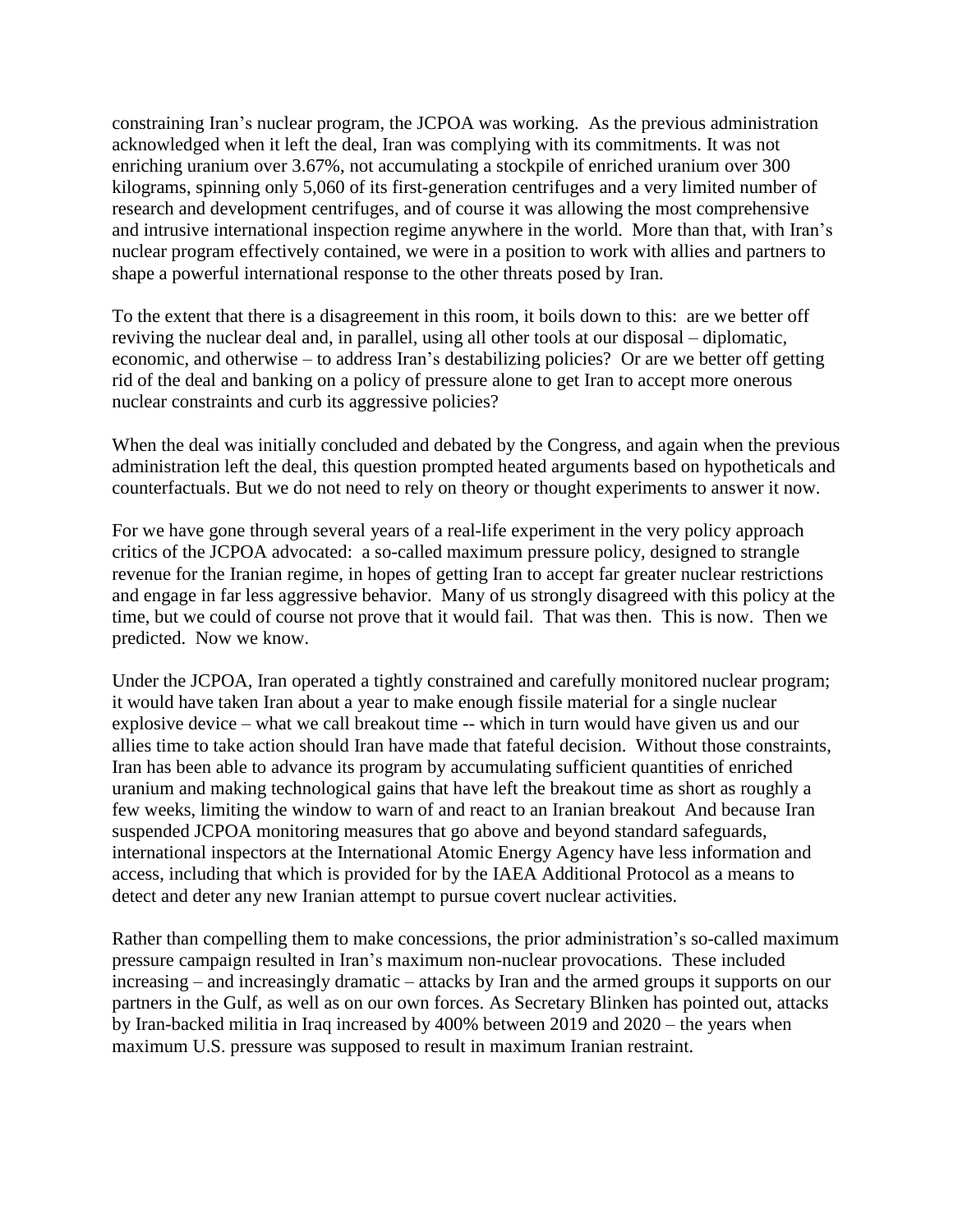"Maximum pressure" did not produce longer and stronger but rather shorter and weaker -- so short, indeed, that, in the absence of the JCPOA, many of the nuclear steps the deal's critics worried Iran might take in the future are being taken by Iran right now; so weak in fact that Iran's nuclear program today is operating essentially without any constraints at all on its size and technological advancement. At the time of our exit, then U.S. officials predicted that Iran would not restart its nuclear program and that Iran would come to negotiate on our other concerns. I wish they'd been right. Regrettably, they were proven wrong on all counts. The alternative theory JCPOA critics advanced was given a chance. It failed, and emphatically so.

That is why we have sought, without any illusions, a return to full implementation of the JCPOA. We will do so as long as we assess that the non-proliferation benefits of a return to the deal are worth the sanctions lifting we would need to provide. Right now, we are confident that is true, but we and the intelligence community continuously review the technical analysis underpinning our view.

To do this, and just as we did previously, we would of course need to lift those sanctions that were imposed in response to Iran's nuclear threat to achieve a deal. That was the purpose of those sanctions in the first place -- to use them as leverage to address Iran's nuclear threat. The bottom line is that we are convinced, as are all our European partners, that we can both provide limited sanctions relief in exchange for Iran taking important steps to roll back and constrain its nuclear program, and still use the vast reservoir of remaining sanctions and other tools at our disposal to pressure and target its other dangerous activities.

It is hardly surprising but striking nonetheless that a preponderance of former Israeli officials who have served in their country's national security establishment have stated unequivocally that the U.S. decision to leave the deal was one of the recent decisions most damaging to Israel's security. These are hardened security professionals from across the political spectrum – like former Prime Minister Ehud Barak or former Defense Minister Moshe Ya'alon -- all of whom would do whatever necessary to defend their country, none of whom can be described as overly focused on diplomacy. But they know what we should also know: The withdrawal from the deal has left them and us in a far worse position.

As I speak to you today, we do not have a deal with Iran and prospects for reaching one are, at best, tenuous. If Iran maintains demands that go beyond the scope of the JCPOA, we will continue to reject them, and there will be no deal. We are fully prepared to live with and confront that reality if that is Iran's choice, ready to continue to enforce and further tighten our sanctions, albeit this time around with Europe firmly by our side, and to respond strongly to any Iranian escalation, working in concert with Israel and our regional partners. We will have demonstrated our firm commitment to resolving even the most difficult problems through diplomacy, and Iran's government will need to explain to its people why it has chosen isolation and even greater economic hardship when a realistic deal was readily at hand.

We harbor no illusion. Nuclear deal or no nuclear deal, this Iranian government will remain a threat. Nuclear deal or no nuclear deal, it will continue to sponsor terrorism, threaten Israel, sow instability across the region, fund, train and equip an array of violent non-state actors, and oppress its people.